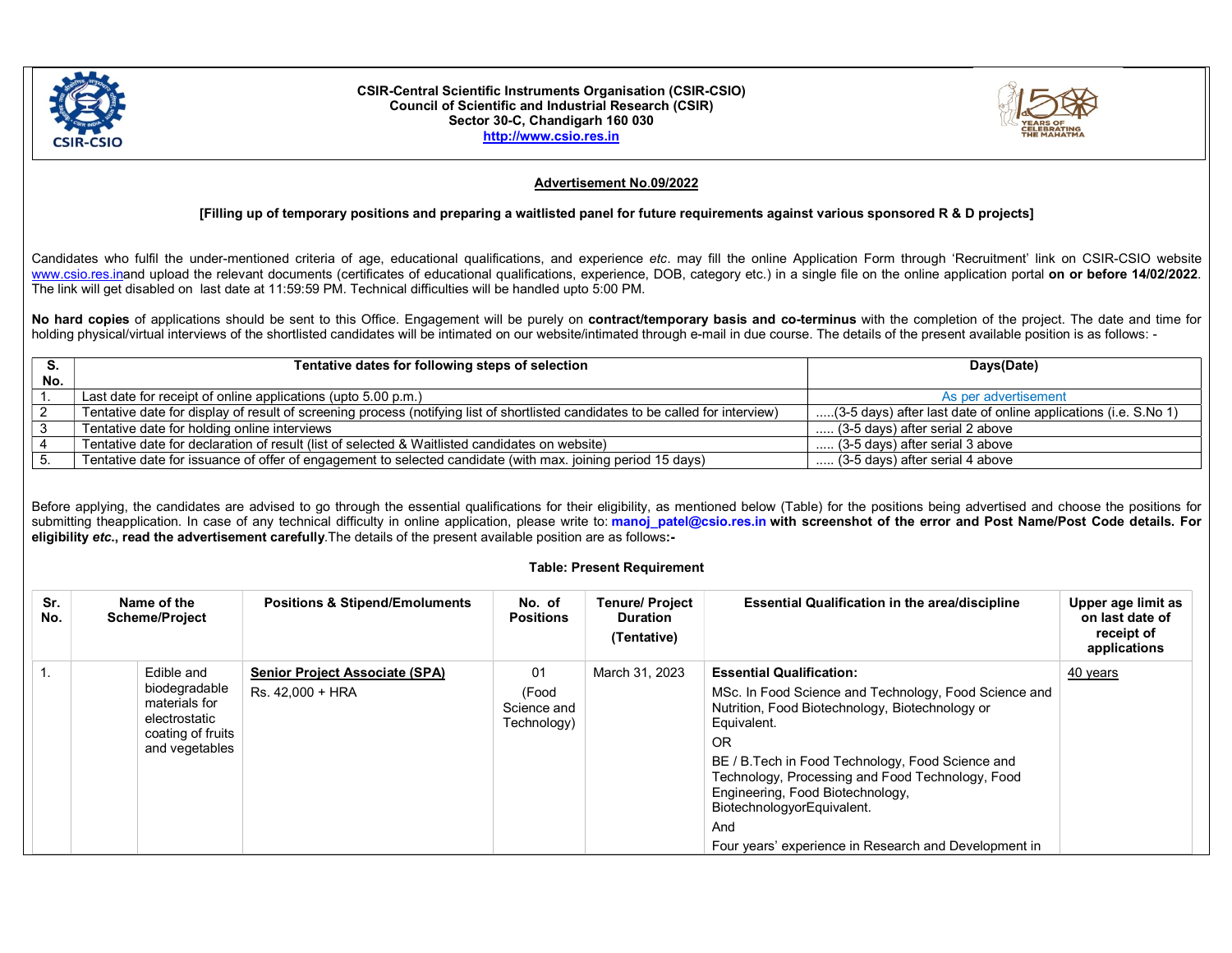|  | theoretical calculations, problem formulation and solving<br>skills, data analysis & interpretation.<br>• Candidate with good academic record will be preferred.<br>• GATE/NET qualified candidates will be preferred.                                                                                                                                                                                                                 |
|--|----------------------------------------------------------------------------------------------------------------------------------------------------------------------------------------------------------------------------------------------------------------------------------------------------------------------------------------------------------------------------------------------------------------------------------------|
|  | • Experience in edible coating materials for shelf-life<br>extension and nutritional value.<br>• Knowledge of electrostatic coating principles for fruits<br>and vegetables, electrostatic spraying technology.<br>• Expertise on characterising instruments related to food<br>coatings such as Texture Analyser, Rheometer,<br>Surfacetensiometer, Droplet size analyser etc.<br>• Strong background of design of experiments (DoE), |
|  | Desirable:                                                                                                                                                                                                                                                                                                                                                                                                                             |
|  | Doctoral Degree in Food Technology, Food Science and<br>Technology, Processing and Food Technology, Food<br>Engineering, Food Biotechnology, Biotechnologyor<br>Equivalent.                                                                                                                                                                                                                                                            |
|  | <b>OR</b>                                                                                                                                                                                                                                                                                                                                                                                                                              |
|  | Two years' experience in Research and Development in<br>Industrial and AcademicInstitutions or Science and<br>Technology Organization and Scientific activities and<br>services.                                                                                                                                                                                                                                                       |
|  | ME / MTech in Food Technology, Food Science and<br>Technology, Processing and Food Technology, Food<br>Engineering, Food Biotechnology, Biotechnology<br>orEquivalent.<br>And                                                                                                                                                                                                                                                          |
|  | <b>OR</b>                                                                                                                                                                                                                                                                                                                                                                                                                              |
|  | Industrial and AcademicInstitutions or Science and<br>Technology Organization and Scientific activities and<br>services.                                                                                                                                                                                                                                                                                                               |

 $\rm \H_2$ Upper age limit shall be reckoned as on the last date of receipt of applications.

 $^\text{\#}$ Experience: Experience shall be counted after obtaining the minimum prescribed qualification

\*Candidates possessing essential qualification (E.Q.) in the required area/discipline only should apply, others are not eligible. Result Awaited candidates are not eligible.

Other Benefits: Accommodation (subject to availability), food facility and other amenities in campus.

Please note:

1. The performance of the candidates selected against all the above-mentioned positions will be reviewed at regular intervals (3/6 months etc.) and based on the performance as per the